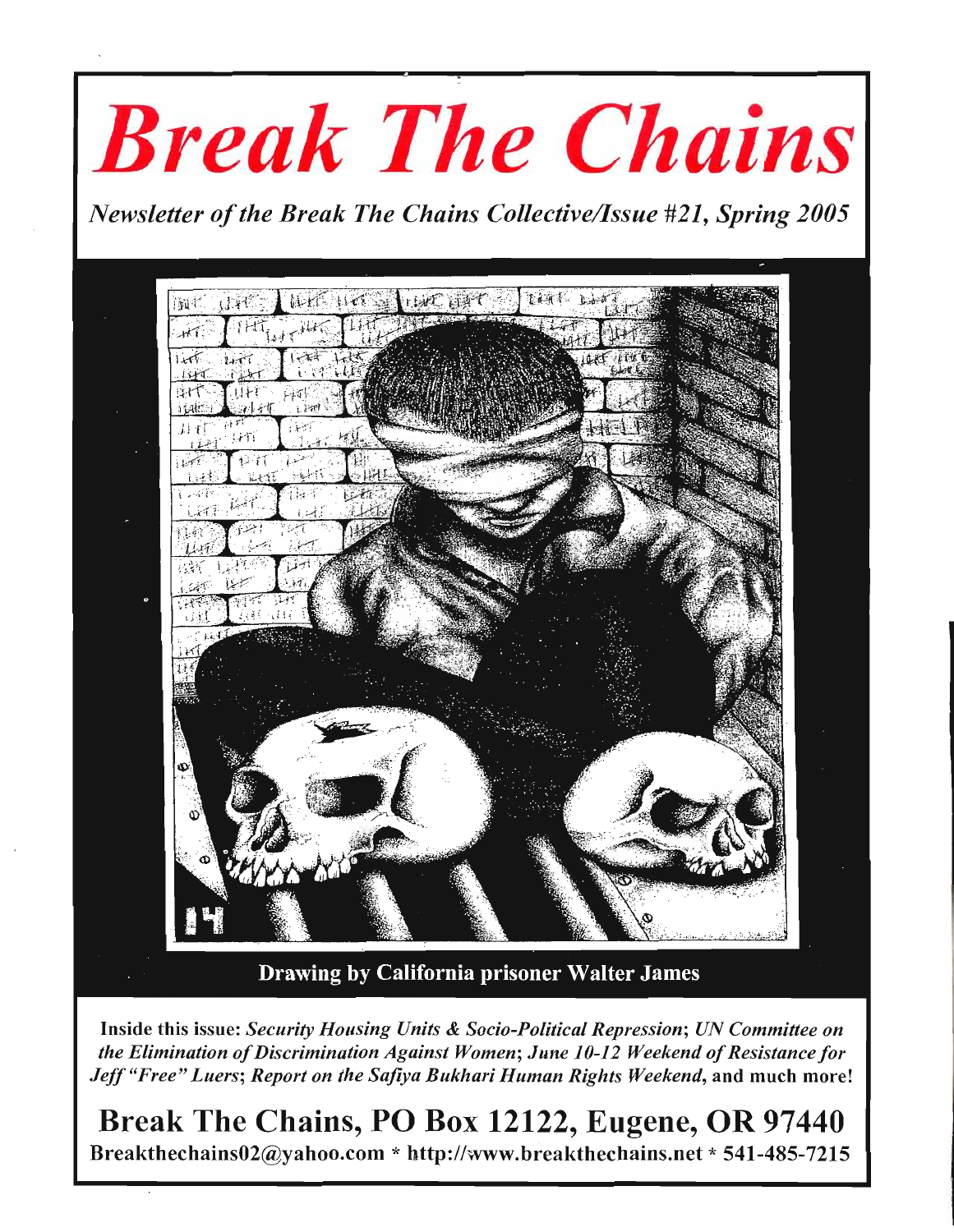## *MISSION STATEMENT*

Break The Chains is a non-hierarchical collective working toward building an egalitarian society free of prisons. We are committed to the dynamic internal and external process of challenging racism, sexism, classism, and oppression in all its forms. Our focus is on prison issues, including, but not limited to: fighting state repression, prisoner support and prison abolition.

• Fighting State Repression means exposing and countering the efforts of the state to imprison activists and criminalize dissent and resistance. This takes the form of providing assistance to those on the outside facing time due to their involvement in social movements, exposing grand juries, COINTELPRO and other forms of counter intelligence, while educating the public about political and social prisoners.

• Prisoner Support includes supporting national Political Prisoners and Prisoners of War\*, and politically active social prisoners on the West Coast. A social prisoner may not have been engaged in political activity on the outside, but has devoted inside time to struggling against injustice. We work to accomplish support by publishing the writings of prisoners engaged in resistance struggles, offering financial assistance when available, getting the word out about various cases, and exchanging information with social prisoners about resistance movements. While we cannot provide legal assistance, we may be able to direct prisoners to resources.

• Prison Abolition is the dismantling of the prisonindustrial complex by working with groups opposing new prison construction, and engaging in restorative justice and decarceration initiatives. Our ultimate objective is to eliminate the prison-industrial complex by helping to build a society in which prisons are obsolete.

#### Link the Struggles to Break The Chains!

\*Political Prisoner: A person incarcerated for actions carried out in support of legitimate struggles for self determination\* or for opposing the illegal policies of the government and/or its political subdivisions. (Special International Tribunal on the Violation of Human Rights of Political Prisoners and Prisoners of War in the United States Prisons and Jails, December, 1990)

\*Prisoner of War: Those combatants struggling against colonial and alien domination and racist regimes captured as prisoners are to be accorded the status of prisoner of war and their treatment should be in accordance with the provisions of the Geneva Conventions Relative to the Treatment of Prisoners of War. (August 12,1949, General Assembly Resolution 3103 [XXVIII])

## *Welcome to ETC #22*

Greetings! We are close to our Equinox goal of having this newsletter completed! Spring. Vernal equinox. We send the energy of the aroma of Oregon Douglas Fir trees, blooming flowers and grasses. Spring can remind one of process. It reminds us that even.when things get sluggish and tiresome, there comes a time of rejuvenation.

We are still processing Matt Lamont (congratulations on your release!) and Ojore Lutalo's articles of last summer and fall. There is no. "ETC response" to Ojore in this newsletter. His letters to activists in Eugene seemed to provoke varying responses ranging from defensiveness to overly identifying. Responses within our collective have been dynamic. The first couple takes at a written reply were interpreted quite differently a couple months later. More discussion. Intensity. Alas, no consensus. Not even a unified response to not writing a response. One of us stepped back rather than block others' proposal to not write one.

We've had a few responses from white prisoners, which seemed to be written directly to Ojore rather than as a general submission. Rather than printing those, we would like to encourage those who wrote to ETC to write Ojore directly. It may open up dialogue about activism and the meaning of revolution/ary.

The Prisoner Correspondence Project (PCP) is aimed toward coalition building amongst people on the inside and people on the outside. We've been kicking butt sending out clarification letters regarding the purpose of the project and entering bios that match PCP objectives. We've realized the importance of checking in with an organization before advertising something for them, though! The Coalition for Prisoner Rights (of Santa Fe, NM) printed an ad about the PCP and we've been bombarded by requests and submissions! We are no longer accepting submissions. We hope to have the directory printed in May, and will need stamps for sending PCP directories. Next April 2006, we will reevaluate the Project (if anyone has ideas of how to evaluate its success, send it our way).

Other things we have been doing: In December, Break The Chains held a successful benefit for the Jericho Movement AIDS Education Campaign and for the local HIV Alliance. A couple of us traveled to New York in the winter for the Jericho Movement Safiya Bukhari Human Rights weekend. Fortunately, they also had time to visit a few political prisoners in upstate NY as well as checking in with Ray Luc Levasseur in Maine.

Break The Chains will be participating in the upcoming Attica to Abu Ghraib conference down in Oakland/Berkley. It should be a superb sensory overload kind of weekend!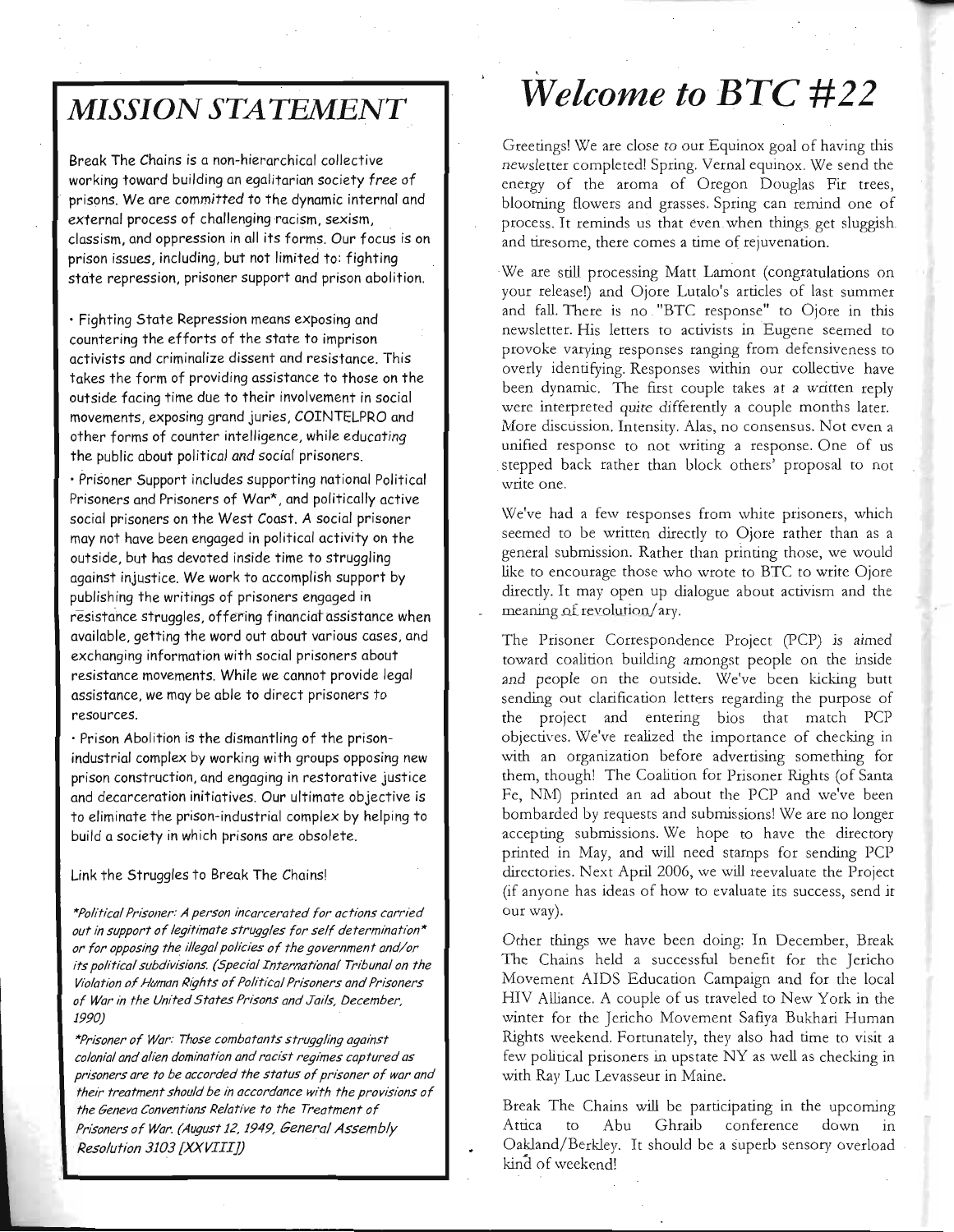June 12th marks the fifth year of Jeff "Free" Luers incarceration. We are working in collaboration with Friends of Jeff Luers preparing for a weekend of solidarity & resistance. Jeff was able to present a keynote via audiotape for the E-Law conference held at the U of Oregon (Eugene) in early March. We have typed copies available. If you would like a transcript of the keynote, send us a few stamps along with a note.

We're very pleased to report that we have some new women's voices in the collective. We're opening up dialogue about what women in prison want to see the ETC Women's committee prioritizing and working on. We've mailed out a pamphlet and an intro letter to all women on our mailing list. One of our ideas is to produce a Women's ETC newsletter. This would go out quarterly, beginning this Summer. We envision it to be a space mixed with submissions of art and writing from female prisoners and reprinted articles/prose/poetry. Being as females are the fastest growing prisoner population, maybe we can affect that depressing fact. Radical change.

Radical - of or pertaining to the root; proceeding directly from the root; reaching to the center of the ultimate source; affecting vital principles; hence, thoroughgoing. Let's move forward with radical change, working at it within the realms of our individual and collective lives.

Is a being a radical consistent with being a revolutionary? What IS a revolutionary? Questions to ponder for a future newsletter focus, maybe.

Until then, stay strong and focused  $\sim$  BTC.

# *"Our problems stem from our acceptance of this filthy, rotten system."-* **Dorothy Day CORPORATIONS** chatars coen **DES DIGETOR** AXIS ЕМИ

Governments and the military purport to protect the public from enemies, and if there were no enemies they would have to invent some, for the simple purpose of rationalizing their existence.... - *Laurance Labadie, son of Joseph Labadie*

# *Subscription Info*

Subscriptions are free to all prisoners in California, Oregon, Idaho, and Washington, and to women prisoners of any state. One-year subscriptions are \$6 to other prisoners and \$12 to non-prisoners. Individual copies are \$2 postage paid. Checks can be made out to "Break The Chains". We also accept well-concealed cash and payments in postage.

## *Correspondence Project*

Break The Chains' Prisoner Correspondence Project (PCP) is about linking struggles. It is designed to connect folks who are working toward radical change within the framework of anti-racist, anti-imperialist, anti-homophobic, anti-sexist, pro-Native sovereignty, environmental and/or economic justice movements.

The 2005 edition of the Prisoner Correspondence Project directory will be available by early June. The cost is \$1 for prisoners, \$2 for others, stamps acceptable as payment. (If you already sent us payment, don't worry—we've got it! Your directory will be out as soon as it's off the presses!) The directory only contains addresses of folks on the inside—if you can't send mail to or receive mail from a prison, the manual won't be useful to you.

#### **Folks on the outside can help us market and distribute this Project by:**

A) Telling other folks about the Prisoner Correspondence Project. It will need lots of networking by those of us on the outside to make the Project worthwhile.

B) Copy the directory as well as the "Writing to Prisoners" info sheet and distribute. Talk to folks, educate and encourage.

C) Donate to the project! Money and stamps accepted.

*A few friends & Allies*

**Chicago Anarchist Black Cross** PO Box 721, Homewood IL 60430 Chicago ABC does a tremendous amount of support for radical political & social prisoners throughout the country.

**Prison Activist Resource Center** PO Box 339, Berkeley CA 94701 PARC is an information clearing-house for people interested in prison issues. They also provide a resource directory to prisoners free upon request.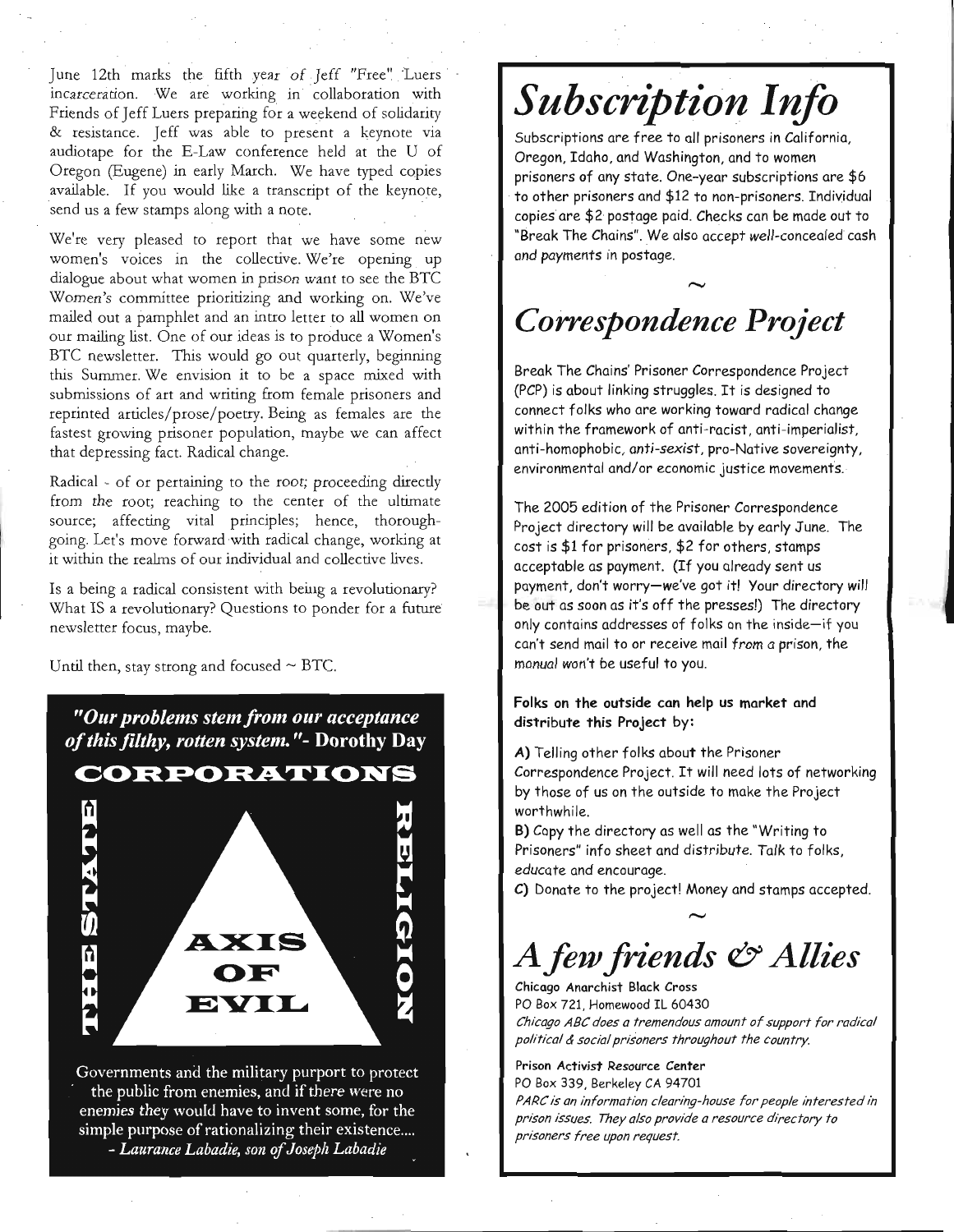## **SECURITY HOUSING UNITS AND SOCIO-POLITICAL REPRESSION IBY BENNY TAPIA**

Most people are unaware that those imperial military strategies used to conquer and suppress nations are used on prisoners by the California Department of Corrections (CDC). Since most people (esp. prisoners) are not political or revolutionary, they are unable to comprehend the socio-economic/cultural consequences of CDC rules and regulations, particularly those governing the Security Housing Units (SHUs). For this reason, this spiel will deal specifically with the cause and effect of CDC's SHUs and its historical relation to imperialism.

For the most part SHUs are designated housing units where cells are windowless and empty (with the exception of a sink and toilet), in which particular inmates are permanently housed. These units are based on "Stammien's Model" perfected in West Germany during the 70s for the purpose of eradicating certain political views and/or eliminating political dissent. CDC's

SHUs are primarily intended for "influential prisoners", specifically "political prisoners", "prison organizers", and "aggressive reactionary prisoners." The objective of the SHU is to precisely and systematically remove from these prisoners all desire to resist the U.S.A. socio-economic/cultural status quo. This socio-imperial compliance is attempted through "sensory deprivation" via solitary confinement. By reducing these prisoners to a primal, hyper-sensitive (i.e. reactionary) state, CDC can effectively control them both externally and internally.

Through understanding the purpose of these units, we can deduce unequivocally that SHUs are the means to weaken and undermine any progressive "apparatus" prisoners may attempt to manifest and/or disrupt, disorganize, and dissolve any existing apparatuses. In fact, it is in CDC interest that prisoners remain fragmented, debilitated, and impoverished. Having rules and regulations that exacerbates the criminal mentality perpetuates the criminal justice system $1$  and effectively diverts prisoners' focus away from the institutionalized racist and classist injustice

system and keeps it on each other. This is evident in race on race conflict, interracial conflict, etc. Imperialism aims to keep the proletariat both suppressed and compliant. Thus it stays its historical course of isolate, divide, conquer, and, manage/exploit.

Along with the above-mentioned ramifications, it is a huge economic incentive for CDC to keep SHUs filled to capacity (as CDC received more money from the State to operate its New World Order high security prison units). It accomplishes this by seeking out and rewarding with petty prison privileges, the prisoner comprador class (men of weak resolve), for the incrimination of "influential prisoners." Removing influential prisoners from the general prison population (GPP) reduces the collective consciousness of the GPP to an easily manipulated tool of the State. This subsequently insures that the lumpen proletariat will remain incapacitated and the U.S.A.'s socio-economic/cultural status quo will remain intact. It has always been imperial policy to reward collaborators/conformers and destroy or attempt to destroy resisters (see Iraq 2001-present). And while the reactionary's focus is fixated on the "snitch", a progressive prisoner's focus is on the system that created the "snitch."

> In order for an elevated consciousness to emerge amongst prisoners, it is imperative that they acquire an in-depth comprehension of their captor's objectives. Therefore, to understand the political aspect of the SHU experience, it is appropriate to include a few quotes:

"In order to produce marked changes in behavior it is necessary to weaken, undermine, or remove support for old attitudes. I would like to think of brainwashing not in terms of... ethics or morals, but in terms of the deliberate changing of human behavior by a group of men who have relatively complete control over the environment in which the captives live... These changes can be induced by isolation, sensory deprivation, segregation of leaders, spying, tricking men into signing written statements which are then shown to others, placing individuals whose power has been severely weakened into living situations with those more advanced in thought reform, character invalidation, humiliation, sleeplessness, rewarding subservience, and fear".<sup>2</sup>

"Through a year or more of sensory and psychological deprivation, prisoners are stripped of their individual identities in order that compliant behavior patterns can be implanted, a process of modification and depersonalization".

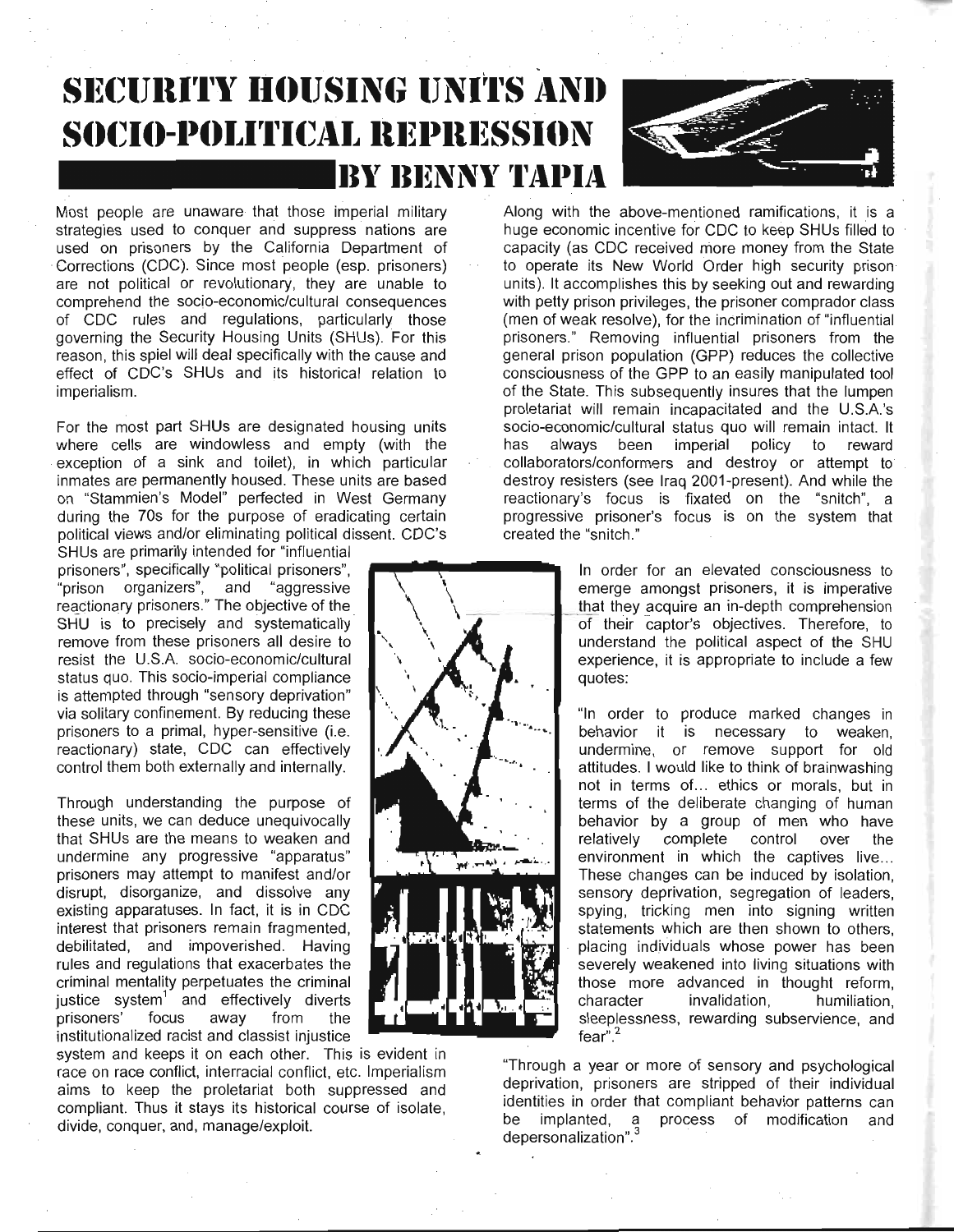"The purpose of this new counter-intelligence endeavor is to expose, disrupt, misdirect, or other wise neutralize the activities of... nationalist organizations and groupings, their leadership, spokesmen, membership, and supporters".4

Understanding not only the tactics, but also the strategies of the captors, prisoners can make those necessary preparations to convert their repression into liberation. In the SHUs, one should fully and completely embrace the notion that survival is synonymous with struggle. Indeed, the effectiveness of one's "struggle" will eventually become measurable by the degree of repression the system applies. Once prisoners acknowledge this, they transcend repression. For example when such things as prison "privileges" and "comfort" lose all appeal, the lumpen proletariat as a class are at the beginning of the end of repression. However, this will require complete dedication to those pursuits. By "complete dedication" I mean a staunch allegiance to the demise of those material conditions that sustain the prison industrial complex.

Prisoners must realize the stark distinction between one who breaks laws and one who rejects them. The first is a criminal, the latter a revolutionary. That is, the latter does not affirm (by conformity) U.S.A. imperialism. This does not imply one is in denial of his/her material conditions, it means one does not suffer from a neo-colonized inferiority complex. Indeed, once a critical number of prisoners acquire this political understanding they can begin to use their whole existence to apply and maintain stress to the system for a duration to exceed no longer than the materialization of their socio-political resolutions - liberation. Anyone who does not believe in sacrifice after this critical number is manifested is not committed to results, and anyone who does not apply dialectical materialism (revolutionary practice) in the SHUs is particularly vulnerable to the SHUs. Those who retain neo-colonial ambitions, be it CDC conformity or sociopolitical assimilation, will be weakened by the constant tempting of socio-imperial apparels. Therefore, if one refuses to be the broken by the adverse conditions of the SHUs prey and property of U.S.A. imperialism, one must completely reject those values and interests that make one ripe for ruling and exploiting. In the bowels of imperialism, liberation begins in the mind and can only be actualized through struggle.

**Tenamitl.**

 $<sup>1</sup>$  Evident by the highest recidivist rate in the USA</sup>

 $2$  Dr. Edgar Schein Methodology, addressing wardens of Federal

maximum security prisons

Language from the John Howard Association

4 Internal memo of FBI COINTELPRO

## **Home is Not Where I Lay My Head**

It's late, and my sleep is blocked. Yet isn't that what they intended? Slumber is that one space where I am either completely relaxed, or I am caught up facing fears my waking psyche refuses to admit even exists. It's the realm where my throne is regal, gigantic and unhindered. Peaceful. It's where I am a Mastodon in my power; massive and intimidating, yet graceful in my clumsy swagger.

Free to wander, wherever I may roam, to soak up the Sun. And the only bogs in my life are the muddy ones that I enjoy bathing in. Sleep takes me to the deep and dark (yet warm) recesses of my sanctimonious palace.

Where diaphanous pillows mingle with soft flesh. It's the one place where I am brave enough to unshackle my emotions and truly reach for human contact, whether it be getting in touch with myself; or reaching out to another lonely soul searching for some similar answers. Where time is timeless, not droll and dreary. Where I am only alone when I choose to be.

Where I am doing the things that I fully enjoy; when I want, and how I want to. In my sleep I am reunited with my former life; my family and friends, lovers both past and present. I can still scratch my dogs ears, rub his belly and grimace at his wet sloppy kisses. Even though he has passed away since I have fallen - no doubt wondering where his Pops was at... In my dreams I ride on trains that slide on rails through beautiful mountainside tunnels before they stretch across the desert.

I can swim when I am sleeping! Submerging myself in the bluest oceanic depths until my lungs feel like they are gonna burst, and I come exploding to the surface  $-$  the way I do when I awaken from nightmares; slick and salty not from seawater, but from my own tears of loss, and sweat. My overactive mind plays tricks on me when I sleep, and even fools me into thinking that I am partaking in pleasures of the flesh. Man do I miss the (physically free) world. I won't expound on that.

In my sleep, there are no doors with locks on them. All the doors are open in fact. And the bars contain beautiful melodies of music, and the time signatures of rhythm. Food is so delightful in my sleep, and I can indulge in feasts at my own whim, not merely eat when allowed.

In my sleep I can shower alone, and take a shit in peace, and my friends can talk to me whenever they feel inclined to; unwatched by prying eyes, and unhindered by racial barriers, or the status quo. It's where I am away from here, without the strife and drama. Absent from the restlessness, and invading, watchful eyes. The blank stares and uniformity. The voices of authority, and all the... Complaining.

My sleep is precious. I feel ripped off when  $I$  can't get there  $-$  maybe when they coined the phrase that you were robbed of your sleep last night; they were really on to something.

When I can't sleep at night my life becomes absolute turmoil. My inner dialogue takes over and asks questions that I refuse to fully answer, causing me to review things over and over in my head; like a broken reel of film that flashes onscreen repetitively.

If I can't sleep my mind visits places that I'd rather forget. Places that I dread. Picking myself apart and bringing back the tears that I've already shed. Tears at the loss of my freedom, and tears at the loss of life as I know it... Sleep... I yearn for that place.

Where I soar in my solitude and ascend towards the heavens from that crypt in which I now reside. Not death in the literal sense, but close to it. Sleep is that sacred space that is required to replenish Life.

That place where I am an Angel destroying Babylon.

Where all my sins are forgiven.

Where I can tumble and fall with broken wings and never suffer an impact. Until I awaken within the bowels of my confines... The suffocation of my surroundings.

I can't wait to get to that one sleep where I awaken in another place. The place known as freedom.

The place I really call home.

**By Anthony "Tigger" Vaughn**

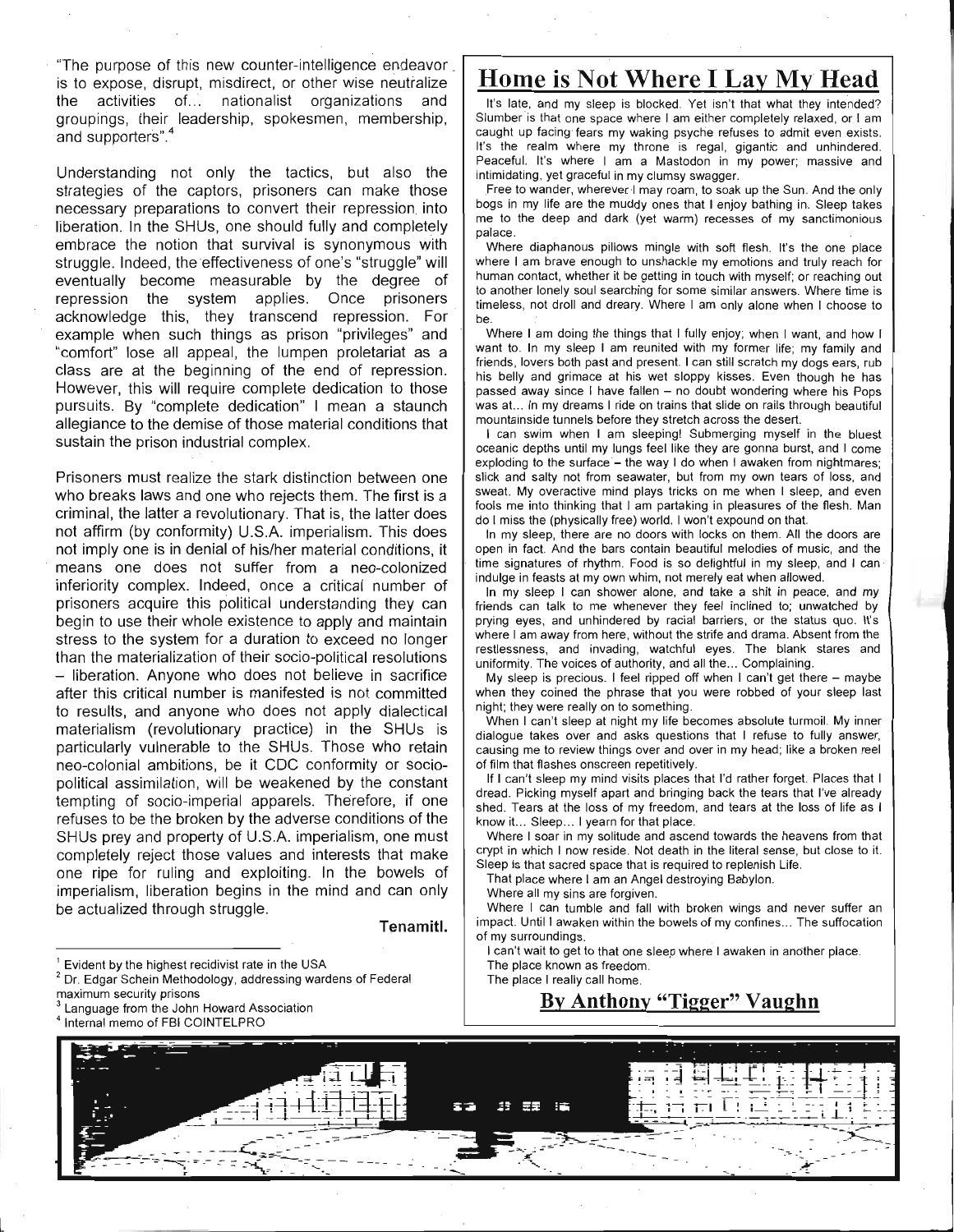### **UN Committee on the Elimination of Discrimination Against Women**

I've been working with the American Friends Service Committee as a human rights advocate on behalf of prisoners in the United States for the past 30 years. The relationship between women living in poverty and women being incarcerated is indisputable. There are currently over 950,000 women in criminal justice custody in the US with thousands of those living under other forms of social control such as parole or probation. Since 1980 the number of women entering prisons in the US has risen almost 400%, double the rate of men. Nearly a quarter of these women are mentally ill, with untold numbers being infected with AIDS. 40% held no jobs prior to imprisonment; two thirds of them are women of color and 60% of them are mothers of an estimated 1.3 million minor children. Incarcerated women bear a double burden of punishment: their children "do time" with them. The average age of the women in prison is 29 and 58% haven't finished high school. Without any fanfare, the "war on drugs" in this country has become a war on women and it has clearly contributed to the explosion in the women's prison population.



I'd like to share some of the voices of the women in prison that I hear during my day:

From New Jersey, "We are forced to sleep on the floor in the middle of winter with bad backs and aching bodies, cold air still blowing from the vents no matter what the temperature was outside. At two o'clock in the morning they wake you up and tell you to clear the room. They go through your personal belongings and then put them in the trash...."

From Texas, "the guard sprayed me with pepper spray because I wouldn't take my clothes off in front of five male guards. Then they carried me to a cell, laid me down on a steel bed and took my clothes off. They left me there in that cell with that pepper spray in my face and nothing to wash my face with. I didn't give them any reason to do that. I just didn't want to take my clothes off."

From Arizona, "the only thing you get in isolation is a peanut butter sandwich in the morning, a cheese sandwich in the afternoon and for supper another peanut butter sandwich. If you want a drink here, you have to drink toilet water...'

From Missouri, "When I refused to move into a double cell, they came into my cell and dragged me out and threw me on my back. I was beaten about my face and head. One of the guards stuck his finger in my eye deliberately. I was then rolled on my stomach and cuffed on my wrists with leg irons on my ankles. I was made to walk a thousand feet with the leg irons. Then they put me in a device called a restraint chair. When they put you in this chair your hands are cuffed behind your back and tucked under your buttocks. They stripped me naked.... and kept me there over 9 hours until I fouled myself on my hands which were tucked underneath me through a hole in the chair.

These past years have been full of thousands of calls and complaints of an increasingly disturbing nature from prisoners and their families throughout the United States. The proportion of those complaints coming from women has risen, with women describing conditions of confinement, which are torture. They suffer from sexual abuse by staff, with one woman saying, "I am tired of being gynaecologically examined every time I'm searched." Another prisoner put it, "That was not part of my sentence, to...perform oral sex with officers." Women have reported the inappropriate use of restraints on pregnant and sick prisoners, including one woman whose baby was coming at the same time the guard who had shackled her legs was on a break somewhere else in the hospital.

Other abuses include medical care, which is often so callous that it is life threatening. We have received reports about a woman who died of pancreatic disease that went undiagnosed, about a mentally ill woman who was confined naked in a filthy cell where she ingested her own bodily waste, about a woman who suffered burns over 54% of her body and gradually lost mobility when she was denied the special bandages which would keep her skin from tightening, and from a woman who unsuccessfully begged staff for months to allow her to see a doctor. This particular woman was finally diagnosed with cancer, in enormous pain, with no pain medication. She died nine months after the diagnosis. I am currently dealing with a young woman with breast cancer at a prison in New Jersey where every agonizing stage of her medical care from chemotherapy to radiation has been achieved only by a war of calls and letters on her behalf.

Couple all of this with the lack of treatment for substance abuse, lack of counseling services, concerns about the inappropriate use of psychotropic medications, inappropriate use of restraints and you have an increasingly clear picture of what life is like for women in prison. Add the use of prison labor and the picture of the prison system continues to unfold. If you call to find out about NJ Tourism, you are very likely talking to a female prisoner - one who is working for \$.23 an hour with no vacations, union or any way to address working conditions.

There is no way to look into any aspect of prison or the wider criminal justice system without being slapped in the face with the racism and white supremacy that prisoners of color endure. If we dig deeper into these practices, the political function they serve is inescapable. Police, the courts, the prison system and the death penalty all serve as social control mechanisms. The economic function they serve is equally as chilling. I believe that in the US criminal justice system, the politics of the police, the politics of the courts, the politics of the prison system and the politics of the death penalty are a manifestation of the racism and classism which governs so much our lives. Every part of the criminal justice system falls most heavily on the poor and people of color, including the fact that slavery was guaranteed in the United States by the  $13<sup>th</sup>$  amendment of the US Constitution. Although prison labor is not a focus today, involuntary prison slavery is real.

I work with Black and Latino youth and those young people tell me that the police feel like an occupation army as if inner cities were militarized zones. They feel that the schools and the courts are used as a feeder system to filter young blacks and Latinos into prisons where those bodies are suddenly worth a fortune. I've heard people say that the criminal justice system doesn't work. I've come to believe exactly the opposite - that it works perfectly as a matter of both economic and political policy.

I don't believe it is an accident that the young adolescent of color worth nothing to this country's economy suddenly generates between 30 and 60 thousand dollars a year once trapped in the criminal justice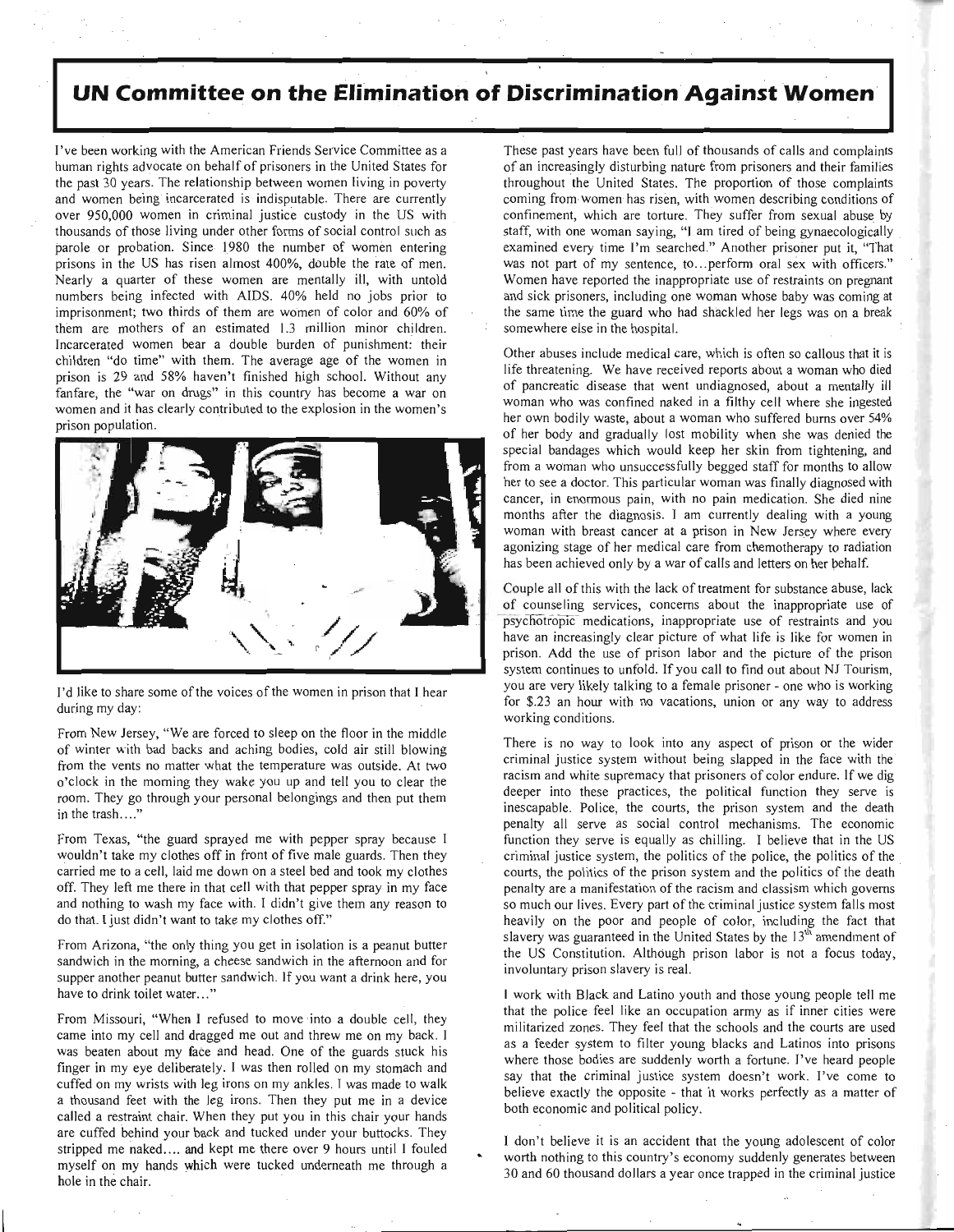system. The expansion of prisons, the court and police systems has been a boon to everyone from architects, plumbers, and electricians to food and medical vendors  $-$  all with one thing in common  $-$  a paycheck earned by keeping human beings in cages in human warehouses. The criminalization of poverty is a lucrative business and we've replaced the social safety net with a dragnet. I doubt that this would be tolerated if we were talking about mostly white folks or mostly rich folks. Not unlike the US era of chattel slavery, there is a class of people dependent on mostly poor people and bodies of color as a source for income. I suspect that these same dynamics are occurring internationally.

In 2002 the AFSC published a pamphlet called "Our Children's House", which contains the testimonies of the very young that have been sentenced to county youth detention facilities. One young woman who was placed in such a facility when she was 12 said they told her she had no name and that she was now number 5. When I began those interviews, I was unprepared for youngsters who were so afraid to talk that they wouldn't allow the use of their names. They described being held in isolation and used sexually. They talked of hearing, seeing and smelling things, about enduring treatment that is inappropriate for anyone, let alone children. As they spoke it was

clear that it was the adults around them who were the lawless. Not only are these children taken from their families, they lose any chance at an equitable future.

I sit on the Board of the World Organization For Human Rights/USA. In 1998 we wrote the Shadow Report on the Status of Compliance by the US Government with the International Convention Against Torture. We found that the US was not meeting its obligations under that treaty, mentioning the treatment of women in US prisons in particular. Given what has happened at Abu Ghraib, given that the potential Attorney General for the US seems to sanction torture, given that the US heavily exports its concepts in everything from architecture, use of long term

isolation, use of devices of torture and business philosophies of making money off of poor, bodies of color  $-$  it becomes imperative that more long term attention is given to what is happening to women

in prison globally. AFSC has become so concerned about the use of isolation, sometimes keeping people in lockdown for years, that we are launching a nationwide effort to stop this practice in US prisons. That this is happening to imprisoned men, women and children is unconscionable. The increase in the number of women in prisons worldwide certainly has nothing to do with a global increase in the crime rates by women and girls.

Each and every one of the practices that the girls and women have testified to are in violation of dozens of international Treaties and Covenants. These practices violate the United Nations Convention Against Torture, the UN Convention on the Elimination of All Forms of Racial Discrimination, the UN Convention on the Elimination of Discrimination Against Women, UN Minimum Rules for the Treatment of Prisoners, the UN Convention on the Rights of the Child and a dozen other international and regional laws and standards. The practices also fit the United Nations definition of genocide.

We need to alter the core of every system that slavery, racism and poverty has given birth to, particularly the criminal justice systems. There are many things we can do to push for social change. The need for outside advocates on behalf of our sisters in prisons is acute. Unfortunately, it's been my experience over the 30 years that women do not reach out to advocate on their own behalf. Perhaps we are too used to being the caretakers.

We must stop violations of human rights, particularly those of women and children. We must change the economic and racial profiling of arrest and sentencing practices. We need to decriminalize poverty, mental illness and in many cases, lesbianism. We must eliminate solitary confinement, torture and the use of devices of torture. We must support a vigorous monitoring of police, the court and prison systems with a global review process. We need to ensure enhanced use of international law. We desperately need to redirect the dollars going into prisons that belong in communities, in schools. The link between poverty, race, discrimination, sexual orientation and prisons cannot be denied.

The AFSC has always recognized the existence and continued expansion of the penal system as a profound spiritual crisis. It is a crisis that allows children to be demonized. It is a crisis that legitimizes torture, isolation and the abuse of power. It is a crisis that extends beyond prisons themselves into school and judicial systems. I know each time we send a child to bed hungry, that is violence. That wealth concentrated in the hands of a few at the expense of many is violence that the denial of dignity based on race, class or sexual preference is violence. And that poverty and prisons are a form of state-manifested violence.

> Many years ago, a Vietnamese sister noted that, "When women become massively political, the revolution will have moved to a new level." We need the help of international bodies such as yours to ensure that real, world wide social change remains a priority. I can think of no surer way than to be fully present and advocate on behalf of those women and girls who are being used in the most calculated of ways.

> Each of us needs to be clear on the connectedness between slavery and the criminal justice system, between US domestic policies towards people of color and US international policies towards countries of color. We need to develop an international sisterhood of

concern and say, "not in my name will these atrocities be committed any more." Over the years I have found it important to remind myself that the Department of Corrections is more than just a set of institutions, it is also a state of mind.



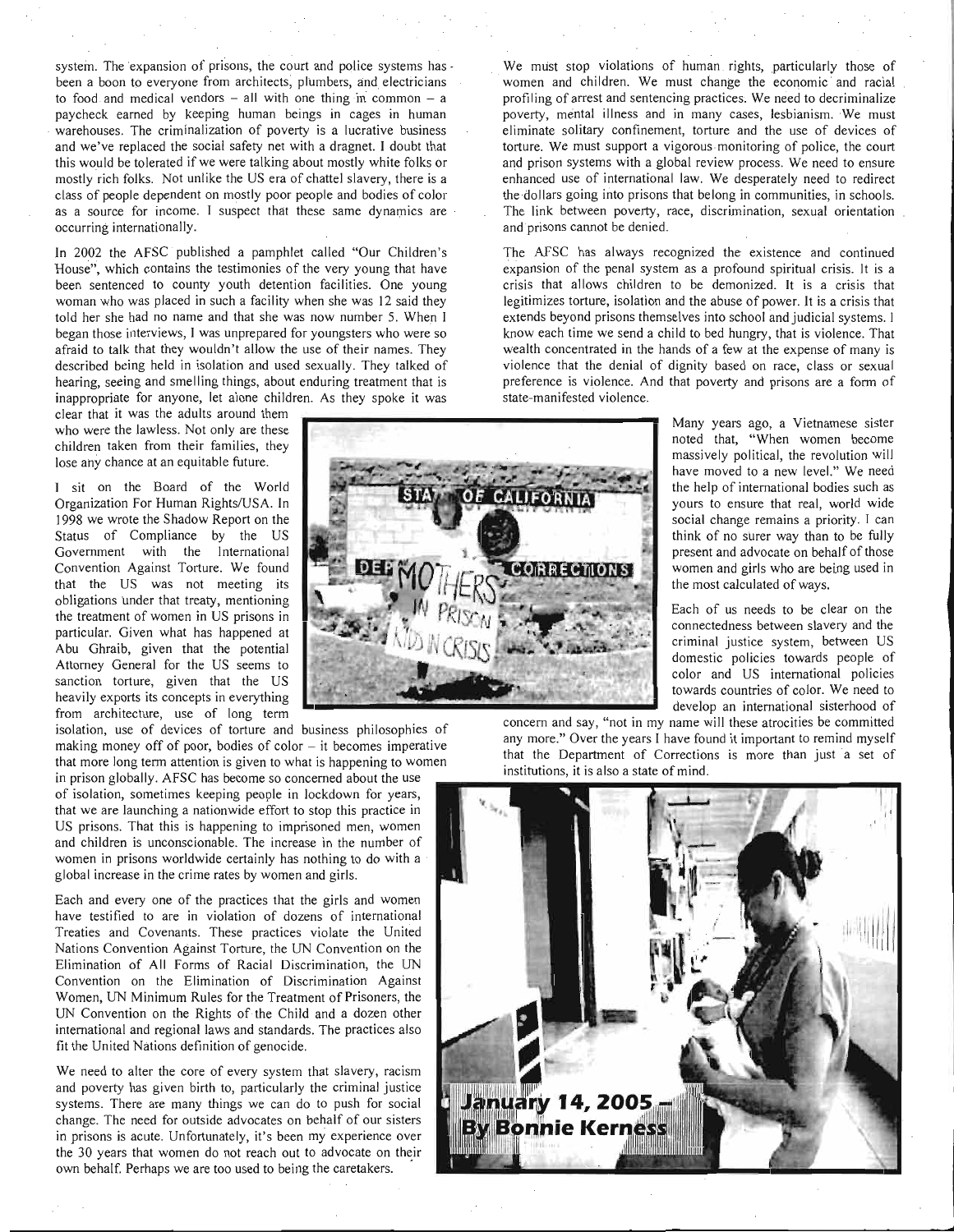

June 2005 marks the five-year anniversary of the imprisonment of our friend and comrade: Oregon environmental political prisoner, Jeff "Free" Luers. Jeff was sentenced to more than 22 years in prison for burning three Sport Utility Vehicles (SUVs) at a car dealership in Eugene, Oregon, and on attempted arson charges. Jeff set fire to SUVs to call attention to climate change and to protest oil wars and environmental destruction. Jeff was motivated by compassion and a desire to protect life, not to harm it, despite what some might think of his tactics. Prior to his arrest, Jeff was a popular community activist in Eugene. He was well-known to law enforcement because of his involvement with national forest protection (starting an occupation of a controversial old-growth timber sale in 1998), anti-police brutality activism (documenting rampant police abuse in Eugene), free food programs in a local park and his teaching of self-defense. Since his imprisonment, Jeff has continued to be extremely active in prison and fight oppression with his words and inspiration.

On June 12, 2004, social and environmental activists in the US, Canada, England, Scotland, Norway, Finland, Australia, and Russia participated in an "International Day of Action" with Jeff by organizing non-violent protests and community events to show their support for him and their disgust for his cruel sentence. The FBI responded by creating a real 'Green Scare', sending a memo to businesses, corporate media, and government agencies warning of planned "terrorist attacks" by the "Earth Liberation Front" on June 12. Of course, no "terrorist attacks" ever occurred. All of the events were peaceful and public, ranging from concerts and demonstrations, to video showings and dinner parties. Even some mainstream media outlets recognized the FBI memo for what it was - a manipulative, dishonest attempt to create fear - and criticized them for that. Some participants in the June 12 day of action withstood intense harassment including being photographed, videotaped and questioned with one group actually being evicted due to the hysteria from the FBI.

Since the June 12, 2004 Day of Action, support for Jeff has continued to grow and strengthen. People all over the world see Jeff as a political prisoner and acknowledge that his sentence is meant as a deterrent to increased resistance to oppression. However, the political climate in the US and abroad has become more corrupt and repressive. On the home-front, the prison industrial complex continues to expand, repressive laws and legislation continue to get pushed by lying politicians, political prisoners are denied parole as the real criminals receive little or no punishment, and the already weak laws that exist to protect the environment are quickly being eliminated by blood-thirstv industry and the Bush administration. On the international level, the Bush regime is intensifying military aggression in Iraq, and planning future actions in Iran. The new Attorney General, Alberto Gonzales is attempting to undermine the Geneva Convention to justify the torture tactics used by US soldiers and prison guards at Abu Ghraib and Guantanamo Bay. The conditions are ripe to expose the hypocrisy of the system. Opposition and dissent is needed now possibly more than ever before.

During the weekend of June 10-12th, 2005, social justice activists from across the world are called upon again to organize and show their outrage about Jeff's imprisonment and the continued abuse and isolation of dissident prisoners across the globe. State repression is meant as a deterrent to social and environmental movements all over. Jeff received a sentence of over 22 years for an action that harmed no one except for the pocketbook of a local car dealer. Typical arson charges in Oregon result in sentences of less than five years. The Judge in Jeffs case sentenced a man to 18 years last year for child molestation. Charles Graner Jr, responsible for the brutal torture and sexual harassment of Iraqi Prisoners of War at Abu Ghraib received only ten years! Every day in every city, cops receive little or no punishment for crimes against the public. This cannot be tolerated! Fight for the political prisoners because they have fought for you, against racism & poverty, war & imperialism, and the pillaging of the natural world. They're in there for us - we are out here for them!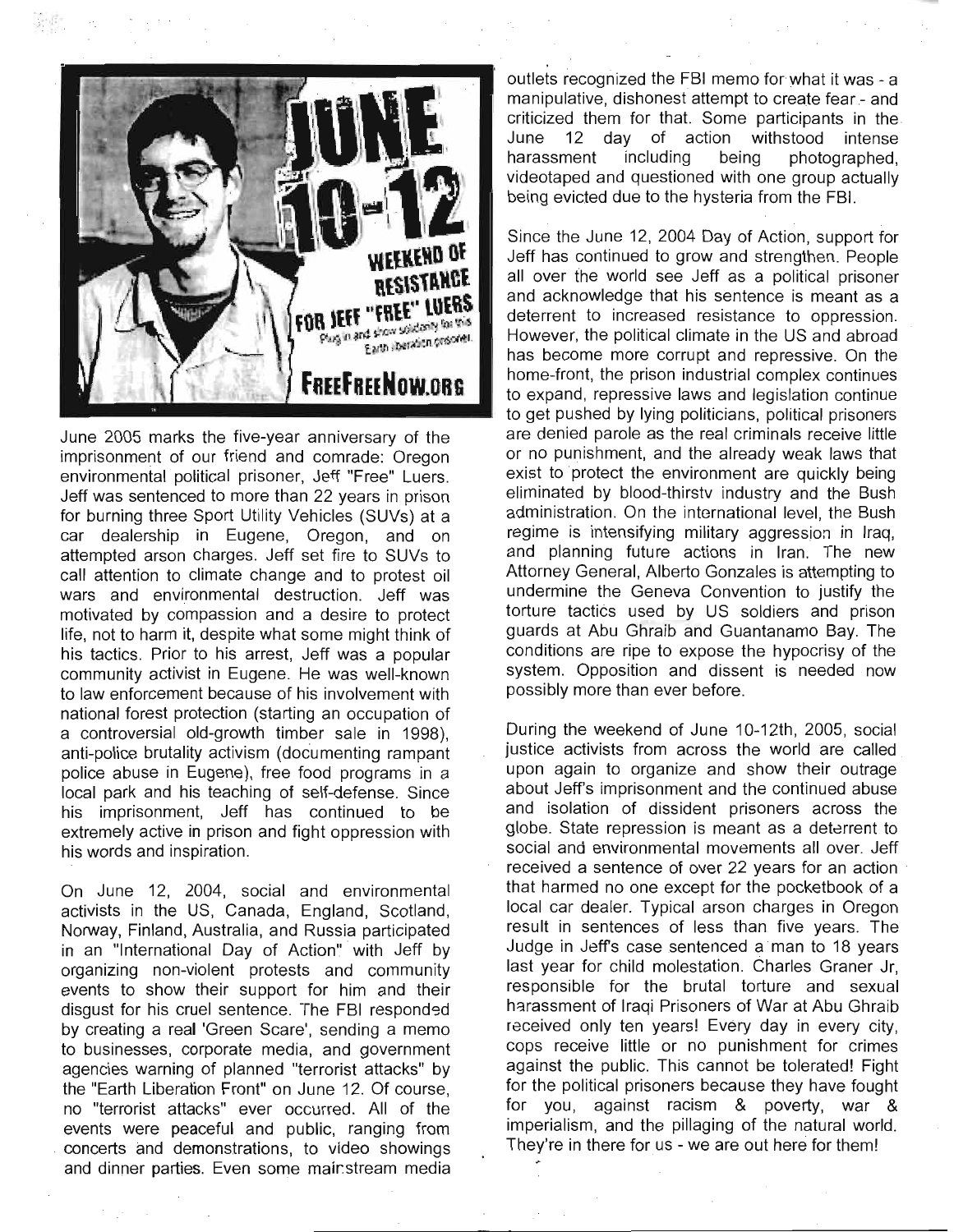June 10-12th, 2005, is a Weekend of Resistance with Jeff "Free" Luers. There is no central organizing body or group to check in with but the Jeff Luers Support Network can help by providing you with flyers, graphics, and merchandise such as videos, zines and stickers about Jeff and allies in the struggle. Begin planning your event now. Read more about Jeffs case at www.freefreenow.org. Read more about political prisoners at www.thejerichomovement.com. Plan an action that makes sense for your area: a demonstration, treesit, music festival, teach-in, stenciling campaign, rally, protests at an American consulate/embassy overseas, or public forum. Circulate petitions. Write letters to the Governor of Oregon asking him to look into Jeffs case. Contribute to Jeffs legal defense. Do what you think is appropriate. But please remember when planning an action or event think about how it could affect Jeff's upcoming appeal. Ask yourself: does this help or hurt Jeff? Does this strengthen the movement or weaken it in the long-term?



*Jeff "Free" Luers was featured as a keynote speaker at the 23<sup>rd</sup> Annual Public Interest Environmental Law Conference in Eugene. A speech by Jeff was recorded over the phone from Oregon State Prison beforehand and aired at the conference to an audience of approximately 200. The speech addresses issues of global warming and environmental destruction, and the need for above and underground movements to compliment each other. The text of the speech is available from ETC upon request (please send a few stamps) and at www.freefreenow.org*

#### JANUARY 2005: ABOUT THE RELEASE OF MY CO-DEFENDANT, CRAIG' CRITTER' MARSHALL

Yesterday, on January 6th, 2005, Craig "Critter" Marshall, my co-defendant, walked out of prison after serving 5 and 1/2 years. I can only imagine what that felt like. Back in the day Critter was one of my closest friends, and while many are aware that he and I have had a falling out, I am truly glad his time is done and he has gone home. (My old friend if you are reading this, I wish you all the best.)

Now that Critter is out I can't help but wonder why I am still here. We were arrested at the same time, charged with the same offenses. Up until the very end he & I refused to cooperate with the state. Yet, the state in Critter's case decided that the exact same fire was only "conspiracy to commit arson" and "possession of destructive devices".

I've half a dozen theories as to why things played out the way they did. The one fact I know is not once did the state offer to treat my case as Critter's. I'm doing 17 years more for the same actions and same evidence. 22 years for actions that hurt no one and caused less than \$50k in damages.

Critter is home now where he belongs.

I'm counting on this movement. I'm counting on you to bring me home. I can't win this fight alone. I need your support. I need your agitation. Make the impossible reality. Rise up and free all political prisoners and prisoners of war.

We are in prison because we believe in dreams. We are in prison because we believe in freedom. We are in prison because we believe these things are worth fighting for. Dare to believe. Dare to resist.

#### **Jeffrey "Free" Luers**

*Write to "Free":* Jeffrey Luers, #13797671, OSP, 2605 State Street, Salem, OR 97310 or email freefreenow.org

*Write to "Critter":* Critter, c/o Green Anarchy, PO Box 11331, Eugene, OR 97440 or email collective@greenanarchy.org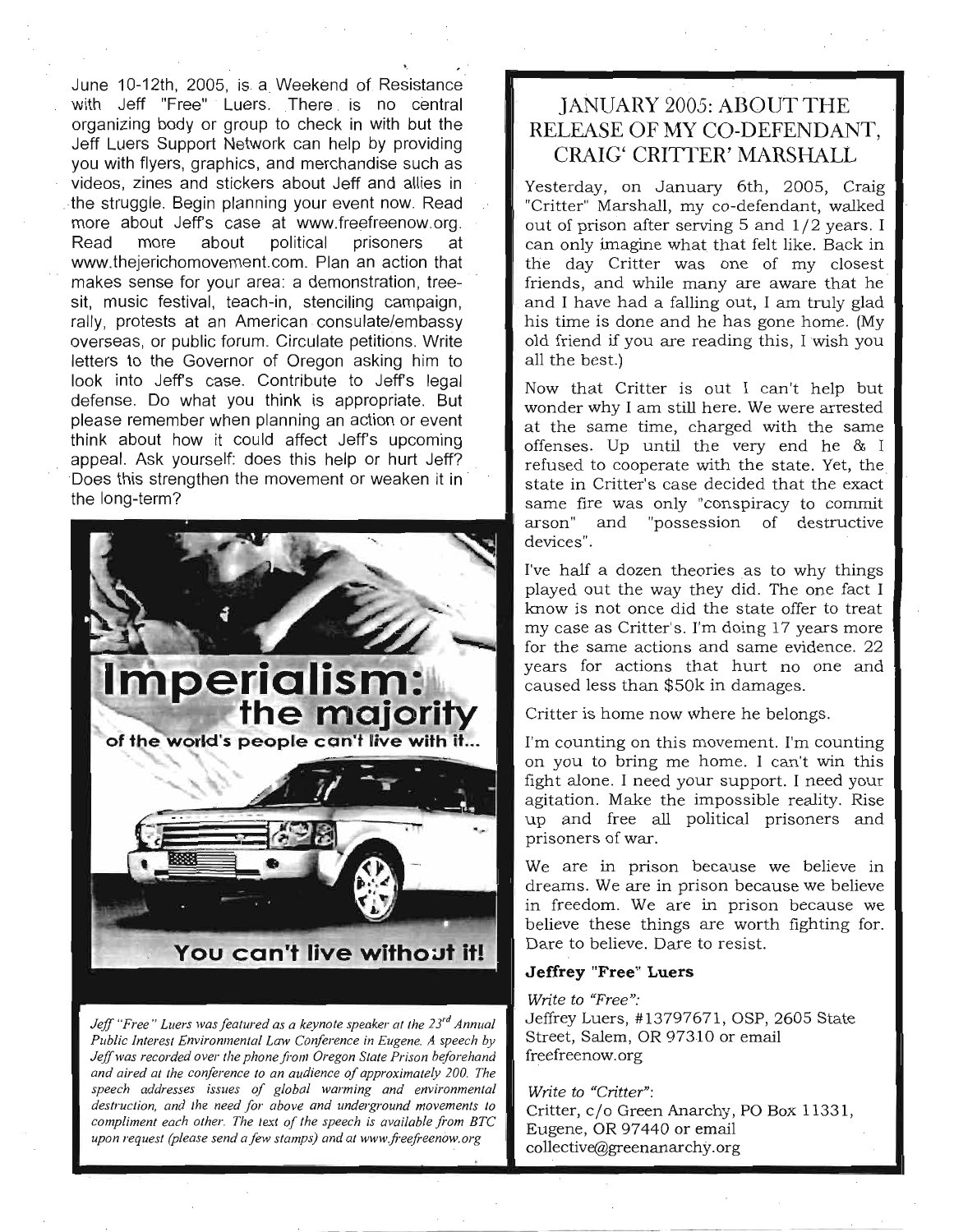# *L\ NEWS*

#### RYAN LEWIS ARRESTED

On February 8, 2005, Ryan Daniel Lewis was arrested & remanded accused of involvement with a recent ELF attempted arson against a newly built apartment block in the Sacramento area. On February 24 he was formally charged with five counts of arson; he also faces three counts of attempted arson for his alleged role in another incident. At the site of the most recent action a graffiti message was sprayed on a wall that read: "We will win - ELF". Following Ryan's arrest a Grand Jury is being created to investigate all of these ELF actions. Lewis was denied release pending trial and is being held at the Sacramento County Jail.

#### CHRIS McINTOSH ARRESTED

On February 14, 2005, Chris Mclntosh was arrested and remanded into custody accused of involvement in arson against a Seattle McDonalds in 2003. The action at the time was claimed jointly by the ELF & ALF.

According to mainstream media Chris' DNA & fingerprints were found on a spray can near the McDonalds. The mainstream media also reported that an anonymous ex-girlfriend of Chris' has claimed she acted as a lookout during the action.

#### DEFEND ROD **CORONADO**

In "Spirit of Freedom January 2005", the Earth Liberation Prisoners Support Network reported that Rod Coronado along with John Richardson and Matthew Crozier have been charged with conspiracy to impede or injure an officer following their involvement in a non-violent sabotage action of a

mountain lion hunt. The action used traditional non-violent hunt sabotage tactics, which included laying a false scent to confuse the hounds. Initially Rod, Richard & Matt were charged with disabling a steel cable snare and entering a federal enclosure. However, because they refused to stop campaigning against the mountain lion hunts, these more serious charges have been brought about in a blatant attempt to shut them up.

Donations to help them in their court costs should be made to "Rod Coronado Legal Defense" and send to: Rod Coronado Legal Defense, POB 1925, Tucson, AZ 85706.



#### JOSH DEMMITT JAILED

In mid-February 2005 American ALF activist Josh Demmitt began a 30 month prison sentence having previously pleaded guilty to an arson attack on an animal testing facility. A website has been set up in support of Josh. This can .be viewed at www.SupportJosh.org

#### TRE ARROW NEWS

International supporters of ecodefense remand prisoner Tre Arrow have set up a new biweekly e-mailing list for Tre. For more details check out www.trearrow.org

#### CASSIDY HARASSED BY FBI

In a letter dated January 18, 2005, Cassidy writes, "Today 2 FBI agents paid me a visit and expressed concern that I am linked to Islamic terrorists/AI Qaeda."

Cassidy was taken from his cell and brought into an interview room. "...A man and a woman in suits and looking the part came in the interview room and introduced themselves as agents so-and-so from the FBI Portland office...! immediately went into convict mode and said, 'I have no comment to make, I wish a lawyer present before any questioning, go ahead and kick rocks!'...The man seemed surprised, but gave me the pitch anyway: it seems that my [Cassidy's] name was 'found in connection to Islamic terrorists in Poland,' slightly misspelled..." and portions of the address slightly off ("EOSI" instead of EOCI, etc.)

Cassidy says, "This was the extent of the info he gave me, and as much as I wanted to ask stupid questions (and hear even more nonsense), I only said 'I have no comment' several times again. He then went into pig routine #3 and said, 'Well, then I will just have to assume that you are involved,' at which point I laughed and said, 'I am not involved with Al Qaeda, Islamic extremists, the 2nd gunman on the grassy knoll, or any other crazy shit like that!' He asked if I had any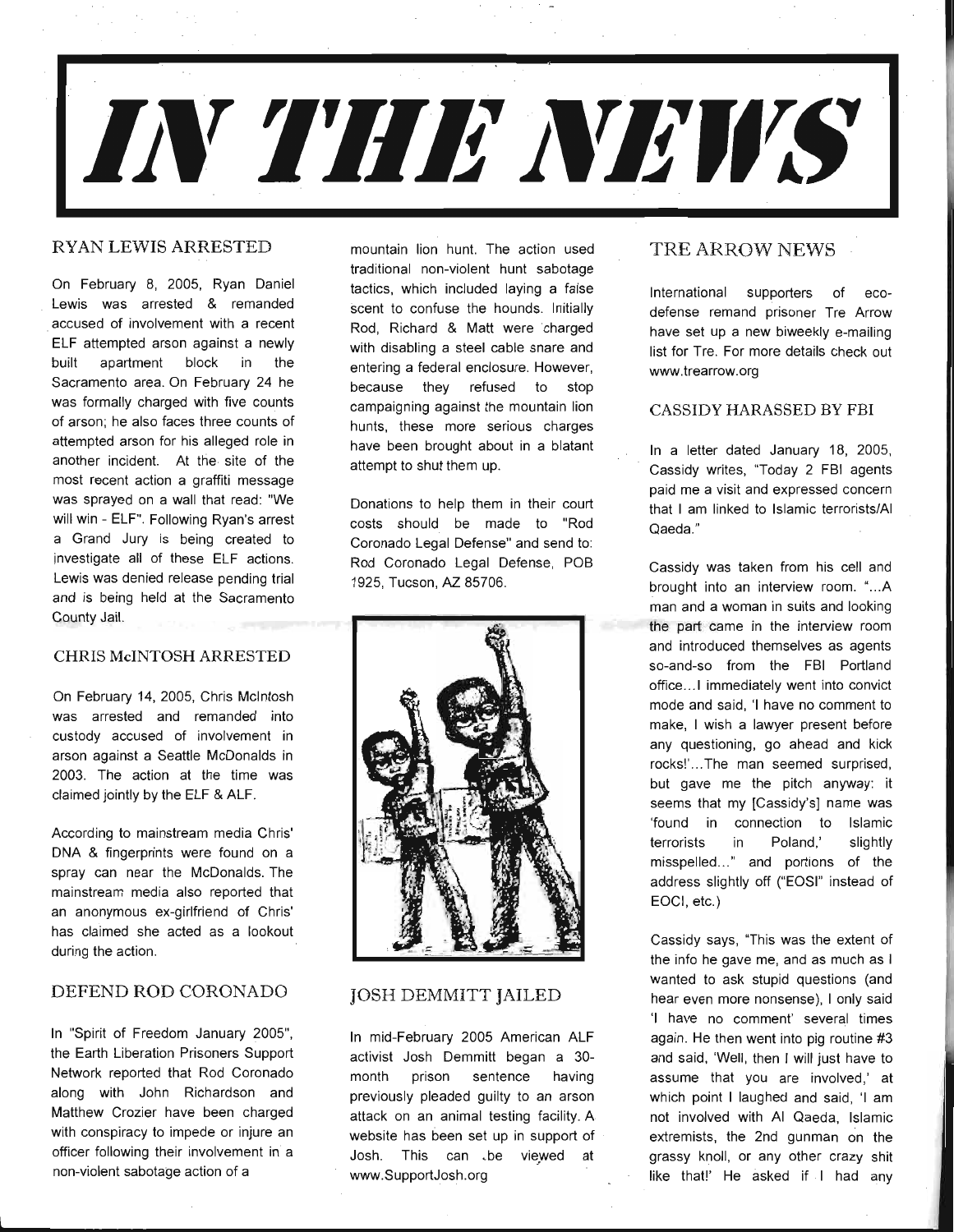'reasonable explanation' for why my name would come up since, 'people do prisoner outreach stuff,' and I just repeated my unwillingness to comment. They left after less than 10 minutes, and I was brought back to my cell..."

These allegations are obviously false and ridiculous! As Cassidy puts it: "Anarchists supporting religious terrorists? NOT likely!" This visit by the FBI seems to be an intimidation attempt, a way to harass a known anarchist who has tried to help and organize other prisoners.

The FBI agents have not spoken to Cassidy again, and he has heard nothing more about the situation. Cassidy decided that he wanted as many people as possible to know about this FBI harassment.

If FBI agents can make such allegations against Cassidy, similar things may happen to other prisoners and to outside friends and supporters. If you are visited by the FBI be prepared to tell them that you have no comment and want a lawyer present for any questioning. Be firm.

Of course, Cassidy always loves to receive cards and letters from folks letting him know that we are watching his back and thinking of him. If you have time to drop him a line, tell him you've heard about this bogus visit and will be keeping up to date on the situation. It's good for him to know that people out here are ready to help.



Also, if you are affiliated with any publications, please consider publishing this update, so even more people will know about the incident.

Write to Cassidy at: Cassidy Wheeler #14282456, OSP, 2605 State Street, Salem, OR 97310.



#### FBI Director Defames Anarchists

The following comments are excerpts from the testimony of FBI Director Robert S. Mueller, III, given before the Senate Committee on Intelligence of the United States Senate on February 16, 2005:

"Animal rights and environmental extremists, operating under the umbrella of the Animal Liberation Front (ALF) and Earth Liberation Front (ELF) utilize a variety of tactics against their targets, including arson, sabotage/ vandalism, theft of research animals, and the occasional use of explosive devices.

Serious incidents of animal rights/ecoterrorism decreased in 2004, a fact we attribute to a series of law enforcement successes that are likely deterring large-scale arsons and property destruction. Following a rash of serious incidents of animal rights/ecoterrorism, including \$50 million arson in San Diego and two bombing incidents in the San Francisco area, law enforcement authorities achieved several significant successes, which have likely deterred additional terrorist activity. Despite these successes, we

anticipate that animal rights extremism and eco-terrorism will continue to threaten certain segments of government and private industry, specifically in the areas of animal research and residential/commercial development.

The potential for violence by anarchists and other emerging revolutionary groups, such as the Anarchist Black Cross Federation (ABCF), will continue to be an issue for law enforcement. The stated goals of the ABCF are 'the abolishment of prisons, the system of laws, and the Capitalist state.' The ABCF believes in armed resistance to achieve a stateless and classless society. ABCF has continued to organize, recruit, and train anarchists in the tactical use of firearms."

#### Books To Oregon Prisoners

Books To Oregon Prisoners is an allvolunteer project that was founded in order to work with the unique regulations concerning the shipment of books into Oregon State Prisons. Our primary goal is to empower incarcerated people in Oregon by sending in books and other educational materials. Equally important is creating a project run both by and for the communities most affected by the oppressive nature of the Prison Industrial Complex. While our focus is the involvement of the communities in North and Northeast Portland, where we are located, we strive to bring down barriers and involve all the communities affected by the incarceration crisis. For more info email bookstooregonprisoners@gmail.com or call (503) 288-9003. Write to Portland Books 2 Prisoners, PO Box 11222, Portland, OR 97211.

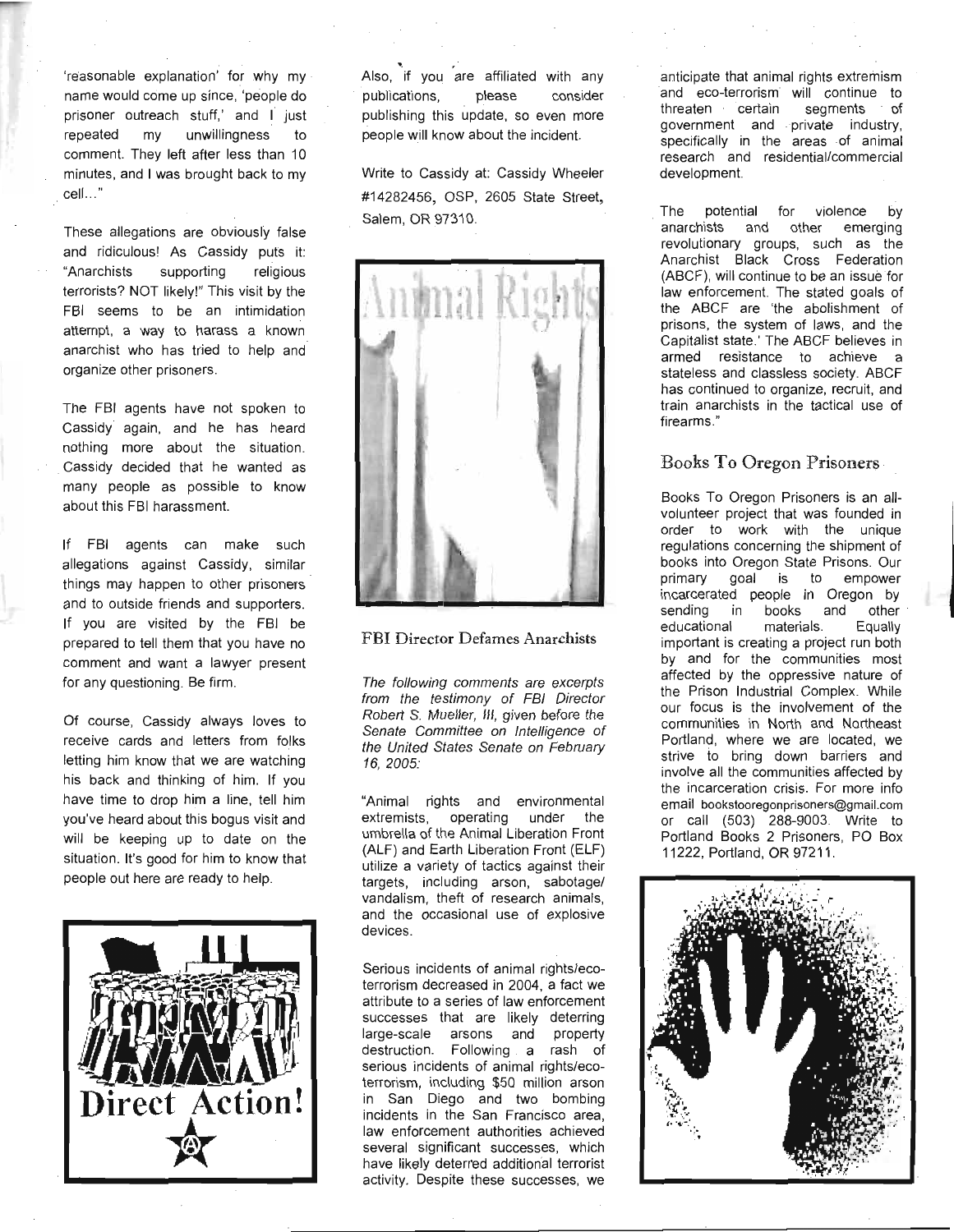PICK \* UP \* THE \* WORK **Report on the Safiya Bukhari Human Rights Weekend By two members of Break The Chains**

Two members of Break The Chains traveled to New York City to attend the Jericho Movement's Human Rights Weekend to honor the work of the late Safiya Bukhari. Safiya, a former Black Panther, former political prisoner, representative of the Provisional Government of New Afrika and co-founder of the Jericho Movement for Amnesty for Political Prisoners, died on August 24<sup>th</sup> 2003 at age 53. In the aftermath of her death Jericho activists decided to plan an event honoring her life, and December 10<sup>th</sup> 2004 (International Human Rights Day) was selected as the day. Strategizing sessions for supporters of Political Prisoners (PPs) were scheduled for Saturday the  $11^{\text{th}}$  and Sunday the  $12^{\text{th}}$ , and a demonstration in support of PPs was also held in front of the NYC United Nations building on the evening of the  $11^{th}$ .

The weekend's events began Friday night with a cultural event at the John Jay Criminal Law School. Jericho member and WBAI radio host, Sally O'Brien emceed for the night and introduced most of the numerous speakers and musicians. An excellent video about Safiya was showed and recorded statements from PPs Jalil Muntaqim and Mumia Abu-Jamal were played. Speakers included Jericho co-chairperson and former political

prisoner Herman Ferguson; a representative from Chicago's Irish Freedom Committee; Jericho cochairperson Efia Nwanganza; Russell Shoats, Jr., son of political prisoner Russell Maroon Shoats, Native activist and radio show host Tiokasin Ghosthorse, and others. Excellent performances came from Palestinian hip hopper Ash-One, Boston Jericho's "Presente!" musical group, Puerto Rican poet Mariposa, and slam poet Hector from the Welfare Poets.

The event was good but the attendance was surprisingly small considering the size of New York and the amount of planning that happened before the event. The relative absence of young people in attendance was also disappointing. Without being overly critical, we would like to say that we found the location of this event to be strange. From what we understand, this criminal law school trains future FBI agents. Attendees also had to show identification to someone at the front desk of the school to get in to the event. Perhaps some people were intimidated from attending the event due to these issues?

On Saturday morning we went to a union building in Manhattan for a "networking session for activists". The

"networking session" seemed to be more of a reunion for Jericho and friends. This would have been fine were it not for the fact that people traveled to NYC from all over the country to strategize with other activists, and not merely to socialize.

After the "networking session" we made our way to the United Nations plaza for a demonstration. Despite a great line-up of speakers, as well as beautiful banners and posters, the demo could only be described as preaching to the converted. The U.N. building was closed, the crowd was tiny, and the few onlookers ignored us. In the future more thought should be given to location, time, and outreach, because demonstrations should be inspirational and not demoralizing.

The Sunday strategizing session fared much better than Saturday. It was positive to see more people present who are committed to this work. Despite a rough and scattered beginning, the session began to have a focus in discussing strategies for winning the release of political prisoners. We were able to have many meaningful conversations with people from Malcolm X Grassroots Movement, Resistance N' Brooklyn, Critical Resistance, Irish Freedom Committee, Jericho and other



We felt most excited learning about plans for a December 3<sup>rd</sup> 2005 "International Day of Solidarity with Political Prisoners" from all over the world, which came from a resolution passed at recent symposium of the International League of People's Struggle in Holland. The day of solidarity will be spear-headed in the US by prison activists in the Bay Area who are also organizing the upcoming "From Attica to Abu

Ghraib" conference to be held this spring. It would have been nice if more time was spent discussing Jericho's promising "US Political Prisoners School Supplies Drive for AIDS Orphans in Africa" considering the first shipment of supplies was recently delivered to a community center run by exiled former Black Panthers in Tanzania. A growing number of organizations are supporting the campaign, but it has a long way to go before it can really meet its potential.

Overall, the conference didn't meet our (perhaps naïve) expectations, but we're glad we came because it allowed us to develop new relations with good people involved in prison activism and nurture old one's too. It's unclear to us if,the shortcomings of the conference were a result of

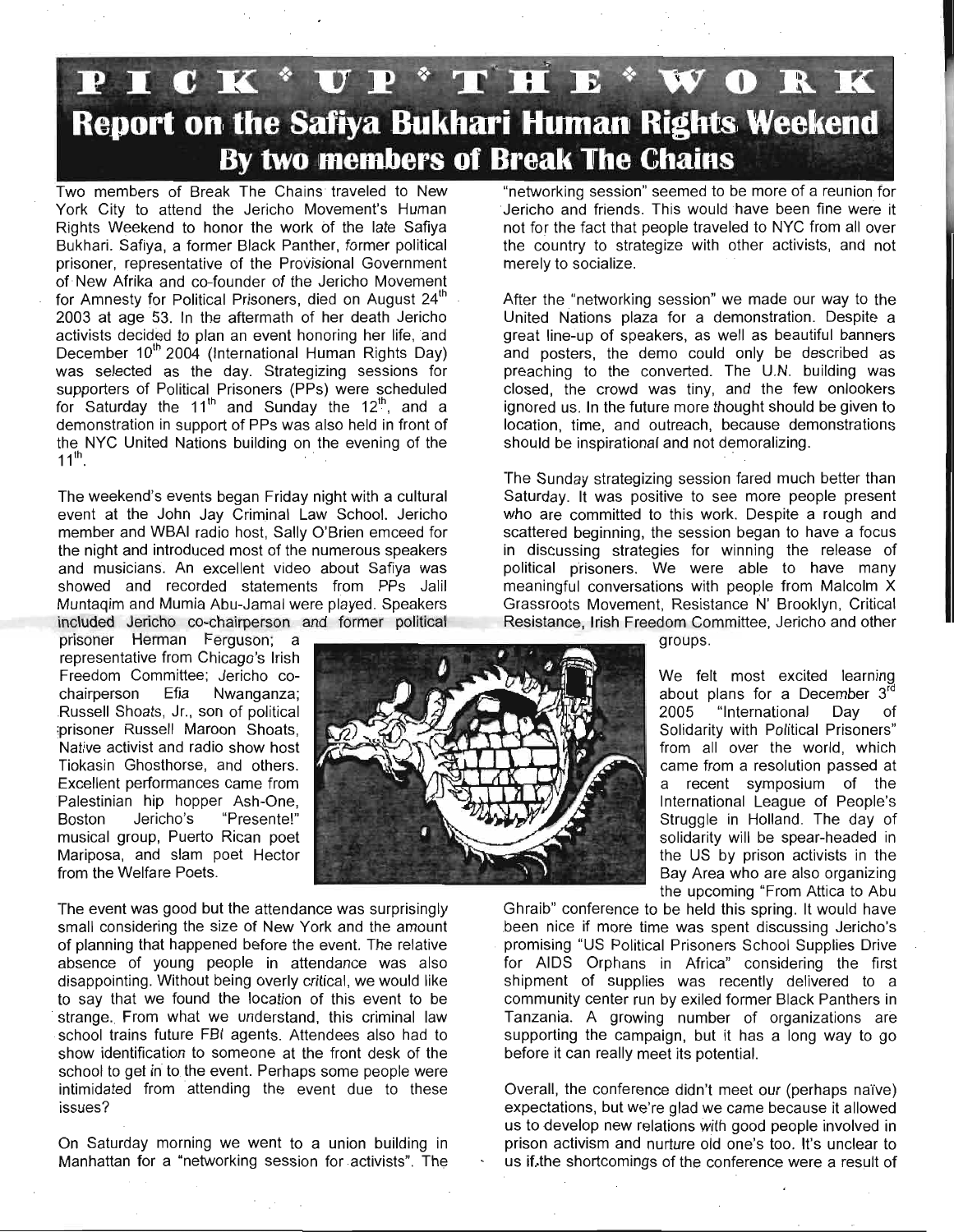poor planning, sectarianism, lack of interest in the issues at hand, or just plain burn out. It was probably a bit of all the above. Most of the Jericho folks have been doing this work for many years and they deserve a lot of applause for their tireless efforts. However, in the end, only time will tell if this conference made a difference or if it was another failed attempt to make North American radicals "pick up the work" and mount a real struggle to free all political prisoners.

After the conference, we were able to use a car loaned to us by a Jericho comrade to visit with political prisoners Herman Bell, Jalil Muntaqim, and David Gilbert. We had intended to also visit with Robert Seth Hayes, but upon arriving at Clinton Correctional Facility, David informed us that Seth had been moved to Wende (in Western New York) a few days prior. We had wonderful visits all around and great conversations. We brought along our friend Camilo, who is a tenant organizer in Massachusetts and was recently acquitted of charges stemming from the Republican National Convention from 2000 in Philadelphia. His presence added to a wonderful trip and we would like to thank Herman, Jalil, and David for such great visits. They are an inspiration. It is so necessary to visit our comrades behind bars and to learn from each other. We discussed our feelings about the Jericho conference, strategy ideas, the current work we are all involved with, as well as our personal lives and interests.

Overall, we had a great trip to the East Coast and feel lucky to have been able to go. We came home more determined to do this work and look forward to the "From Attica to Abu Ghraib" conference. For another account of the Safiya Bukhari Human Rights Weekend, please write to Sister Hira AI-Amin, 210 West Jolly Road, Lansing, Ml 48010 (email: tea-tree@comcast.net).



Political Prisoner Herman Bell. For more info visit: www.abcf.net or www.thejerichomovement.com

#### **Call for International Day of Solidarity with Political Prisoners & Prisoners of War**

The Bay Area Jericho Movement, the Malcolm X Grassroots Movement and the GABRIELA Network would like to encourage you and your organization to join us in organizing the *International Day of Solidarity with Political Prisoners anil Prisoners of War* called for Saturday, December 3, 2005.

The idea of the *International Day of Solidarity with Political Prisoners and Prisoners of War* originated from a political prisoner in the Philippines, Donato Continente. During a conversation with a delegation from the United States in the summer of 2004, Donate suggested *that we "have an international day of solidarity with political prisoners worldwide".* While discussing the situation of political prisoners worldwide it was noted that although most countries have political prisoners, there is little knowledge of them outside their homelands. Also there is very little if any communication between political prisoners or political prisoner support groups of different countries. Each country could decide it's own way of observing this day, as could the political prisoners and support organizations. The impact of this work would be strengthened by communication between groups and coordinated media work to highlight the situation of political prisoners internationally.

In November human rights activists met in Holland at an anti-imperialist conference: the ILPS-International League of Peoples' Struggles. There, representatives from the Philippines, US, Canada, Mexico, Iraq, Palestine, Italy, Spain, Mexico, Colombia and Turkey agreed to make Donato's idea a reality on December 3, 2005. Additional outreach will broaden this concept to include political prisoners and their movements in many other countries.

We are looking for your support in planning and coordinating activities and actions for the *Day of Solidarity* in the US. At present, people have shown interest in organizing regional demonstrations and programs in Oakland, Atlanta, Chicago, New York City, and Eugene, Oregon. We hope you and your organizations want to organize actions and activities in other cities as well. We ask that our efforts be coordinated to maximize the impact of our efforts. At this time you can: a) Organize Endorsements for the *Day of Solidarity* b) Commit to organize local or regional actions c) Help to organize one of the projected regional activities.

In Oakland we are considering a demonstration at the Oakland Federal Building on Friday, December 2<sup>nd.</sup> which will also initiate a one-day solidarity fast with our imprisoned sisters and brothers and a community event on Saturday December  $3<sup>rd</sup>$  to educate and build an ever-stronger support movement, demanding the freedom for all political prisoners and prisoners of war.

We are anxious to hear from you. We welcome your ideas and suggestions. If you have contacts with any international, national or local prisoner support movements, please let us know. We are aiming to get as much feedback as possible from all of you by the end of March 2005.

All correspondence should be mailed to: **Jericho Movement, PO Box** 3585 **Oakland, CA 94509.** All email correspondence can be sent to: kaliaw@sbcglobal.net.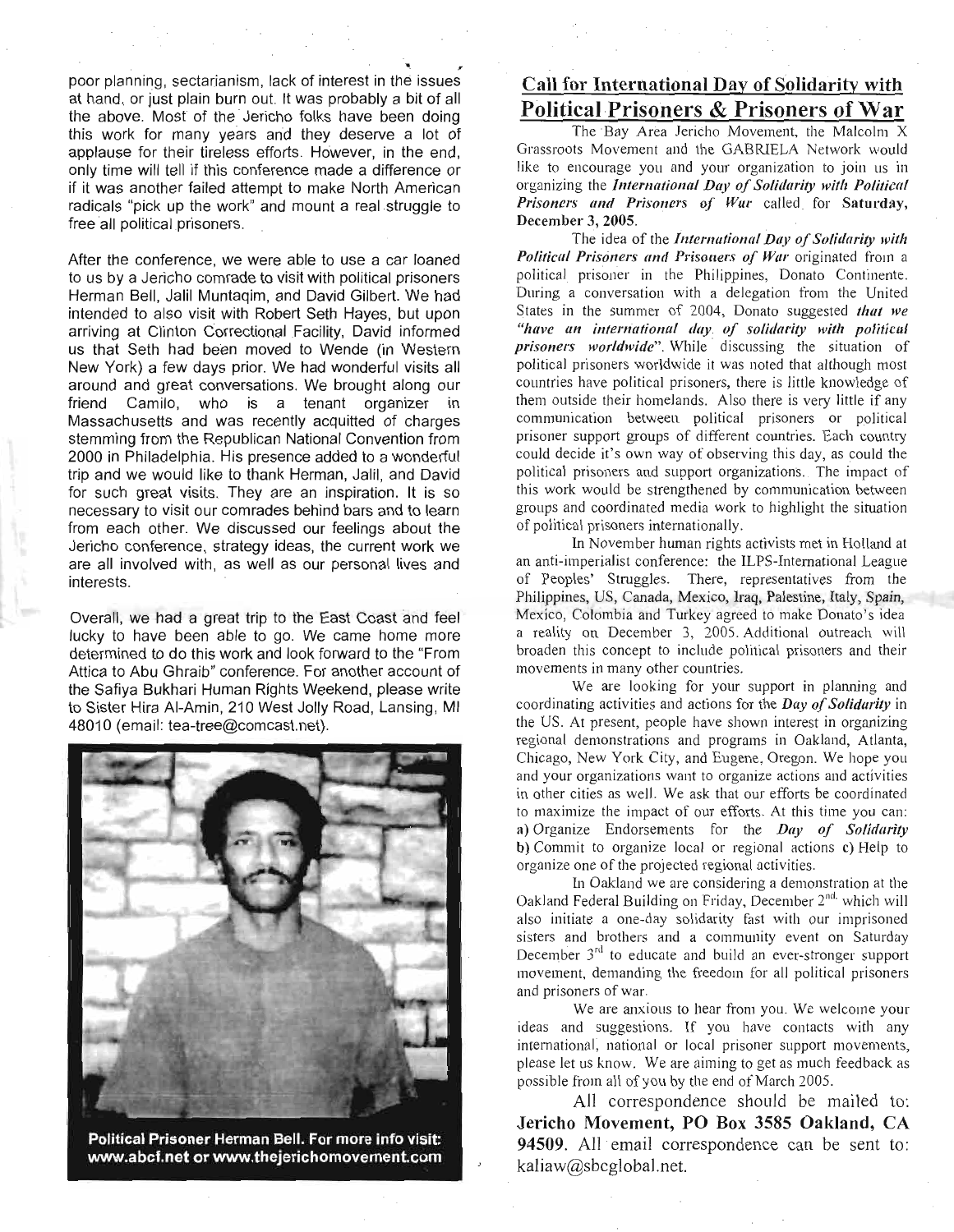

## **THE ANTI-AIM TIDE IS RISING**

All of us who surround those who were involved in American Indian Movement since the early 70's have known it was coming, or rather "they" would come for them again. There is no shock in the recent campaign to discredit Ward Churchill. Most of all, we are sure Mr. Churchill himself knew it was coming sooner or later. We are sure Ward is at home asking himself questions such as: why now, what will be gained by disabling me at this time and how will

this negatively affect the movement? Most of all, like any good warrior, we hope he finds himself asking how he can make this work for the movement's benefit. Mr. Churchill has co-authored books which guaranteed he would be attacked by his favorite organization, the FBI.

His contributions academically to the Indian movement, whether it be AIM or a generation of like-minded thinkers, has been vast. Without books such as Agents of Repression: The FBI's Secret Wars Against the Black Panther Party and the American

ndian Movement and The COINTELPRO Papers: Documents from the FBI's Secret War Against Dissent in the United States our generation and those younger would not have a map by which we can predict the government's response and how they will work to stop Indians being outspoken. Simply put, we firmly believe that many of AIM's figureheads are modern day Indian heroes. We cannot sit by and watch our government continue to destroy Native Americans.

Mr. Churchill's writings are motivational in a way the government does not appreciate. His writings are critical of the government. We believe any educated Indian would have to agree with his works and themes though not necessarily embrace every point. We believe we need people such as Mr. Churchill who are not afraid to exercise their First Amendment Right of Freedom of Speech. American Indians need to feel free to speak.

Please note the newspaper reporters seem to forget how long ago Mr. Churchill wrote the 9-11 article. It is also important to note how the mainstream press has totally misinterpreted and misreported Mr. Churchill's statements and intent. We challenge those who have not read Mr. Churchill to read what he has written and draw their own conclusions and not be swayed by the propaganda being spread by the mainstream media.



Our question is why all of a sudden is the press attacking Mr. Churchill for issues that happened more than a year ago? This is not news - these are old issues. We should all be asking ourselves, why now? Our belief is, that as we await the results of the John Graham extradition hearing, the United States wishes to raise anti-AIM sentiments hoping to use the John Graham extradition as a vehicle to attack people such as Ward Churchill and Leonard Peltier.

> We would like to remind the older generation of AIM of allegiance and honor. Don't forget, years of knowing each other, and years of trying to have Leonard Peltier freed means there is a spider web of relationships which the government is clearly trying to untangle and frame Leonard as a patsy.

> We are not saying Anna Mae does not deserve justice. We believe she was a loyal AIM woman and she should be treated as such. We believe that those involved in what happened to her owe her

family answers, very soon. We hope her family still believes as she did, in the cause and rights of Indians. Please beware the government will use Anna Mae's murder, 9-11 and anything else they find inflammatory right now to turn the tide against AIM and against Leonard Peltier. Our phones are tapped, of this we are sure, so the FBI clearly knows lately those at the LPDC have made some great contacts internationally. We assure you they want to turn the tide against Leonard and AIM right now, they must undo all our work - they must keep us down. Remember these guys earn a paycheck to suppress us - we have nothing but pocket lint because it is our lives. But if we do not let the rising anti-AIM tide drown our spirits we can still win. We say good luck Mr. Churchill. We personally like the way you exercise your first amendment rights.

From: info@leonardpeltier.org

For more information: www.coloradoaim.org

**"Those in power may kill with impunity, but when those lower on the hierarchy fight back, they are committing blasphemy and must be eliminated. Even to acknowledge that this is what is happening is itself a form of blasphemy, and those who speak the unspeakable - that those who are being terrorized by those in power have the right to fight back - must be silenced." - Derrick Jensen.**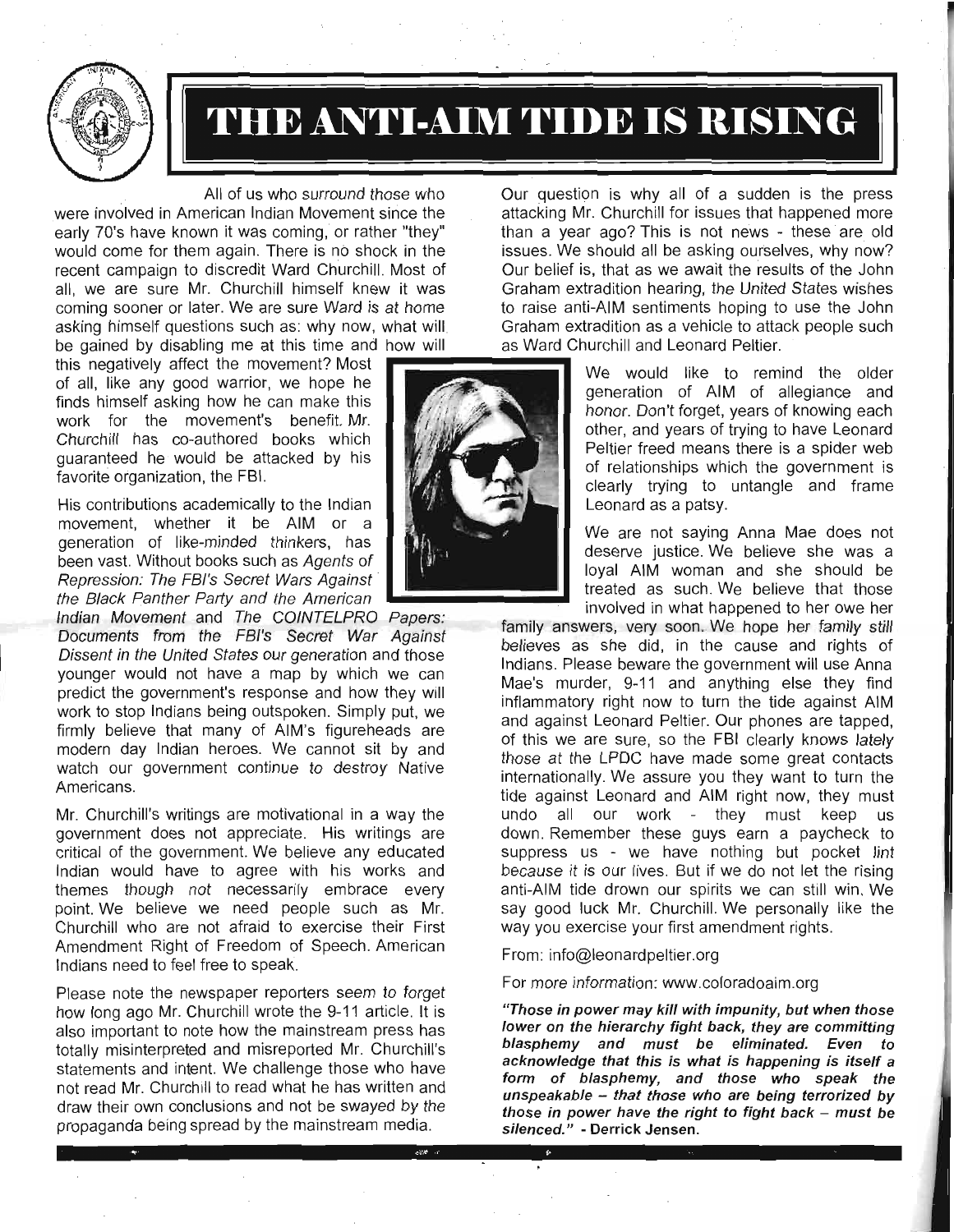# **Decolonization of Schools & Trauma**

**This might be the darkest hour in recent memory, but for Native people, our removal from and occupation of our lands is still the darkest hour in our collective history. The analysis of "What went wrong at Red lake?" fed to us by the mainstream media is superficial and dismissive. The usual diagnosis is applied: the shooter was into heavy metal music, Goth culture (dressed in black], had racial supremacist leanings (never mind that the preoccupation with blood quantum/racial purity has been imposed on us by the federal government to ensure our biological extinction), and other students picked on him, with the additional problems of living in a high poverty area and going to a low performing school. Problem analyzed, riddle solved, and on to the next news item; while WE still have the dead, the wounded, and a shaken and traumatized community to care for.**

**It seems that with all the mounting violence in schools, increased security, and declining quality someone should have by now examined the school system itself as a possible suspect in this problem. This would be the most logical direction for any astute and concerned school district parents and community. The fact that no one has bothered to make available how schools disguise their agendas should be examined. For example, the No Child Left Behind Act has hidden clauses that stipulate that the funded are required to disclose personal students' information to military recruiters (with an opt out clause that schools are even more secretive about]. Also, the schools must take performance tests and if those are not up to a standard the schools lose money. These facts are probably not well known because schools remain closed communities, resistant to any real promising changes to their territory. This puts undue pressure on almost all of those attending schools nationwide. Indian Schools, under funded and with high military recruitment rates, are the most to feel the weight with possible long-term impact for those that enter the military and end up in combat In a perverse twist the students at Red Lake, in their grief and desperation, have become perfect targets for military recruiters.**

**To add insult to injury the FBI is in charge of investigating this tragedy. This is the same agency that unleashed a reign of terror on Native reservations in general and Pine Ridge, SD, in particular, pulled every possible trick to incarcerate Leonard Peltier (also an Anishinabe) and keep him in prison, killed Joe Stuntz, and executed a vicious campaign to hunt down "AIM terrorists". The FBI's involvement is due to create even more trauma in the Red Lake community that the people will have to cope with.**

**The economic condition, so heavily underscored by the media, found on most reservations should not be the main focus in this time of grief for the Red Lake community and all the so closely knit Native communities in this country. It should only be mentioned as one of the many hardships brought about by U.S. colonial policies imposed on our indigenous peoples. This continuous focus on our material poverty does an injustice to our issues as human beings. Nonetheless, we are rich in our sense of who we are and wealthy in our understanding of our culture, our ceremonies, and our resistance. This is what will help the families, devastated Anishinabe community, and greater indigenous community.**

**Until there is an approach that addresses the issues of historical and current contemporary traumas, relevant to our histories and that supports our humanity, we will see our students impaired further by their collective experiences in these school systems. They remain in jeopardy and at serious risks for outbreaks like this in the future. The school system is the catalyst for these eruptions, and for Native students this adds to a legacy of forced "education" that more resembled "re-education camps" than the benign system that is pro-offered by the mainstream. Also, placing all of our trust in the security apparatus is not enough. People power and security in forms other than punitive have to be exercised. Re addressing interventions, from a healthier perspective, is the best practice approach.**

**Schools produce this trauma in their methodologies and strict adherence to a system of enforced conformity. Those most resistant to this indoctrinational approach are the most at-risk, although all students in this system are at-risk. The first bully is the system and its enforcers. The trauma is perpetrated by the methods of enforcement unattainable goals under current conditions, and for the Native population, a colonial curriculum that negates our humanity. In addition, we must recognize the additional trauma from the past still passed on generation-to generation, in which the schools were used to remove our children, destroy our families, and beat our language and cultures out of us. The damage these policies have done to us is incalculable and it remains to be addressed as our families remain broken, our children are still being removed at disproportionate rates, and our cultures have significant gaps that keep us from following the original instructions given to each of our Nations by the Creator.**

## **Mitakuye Oyasin - Russ Redner**